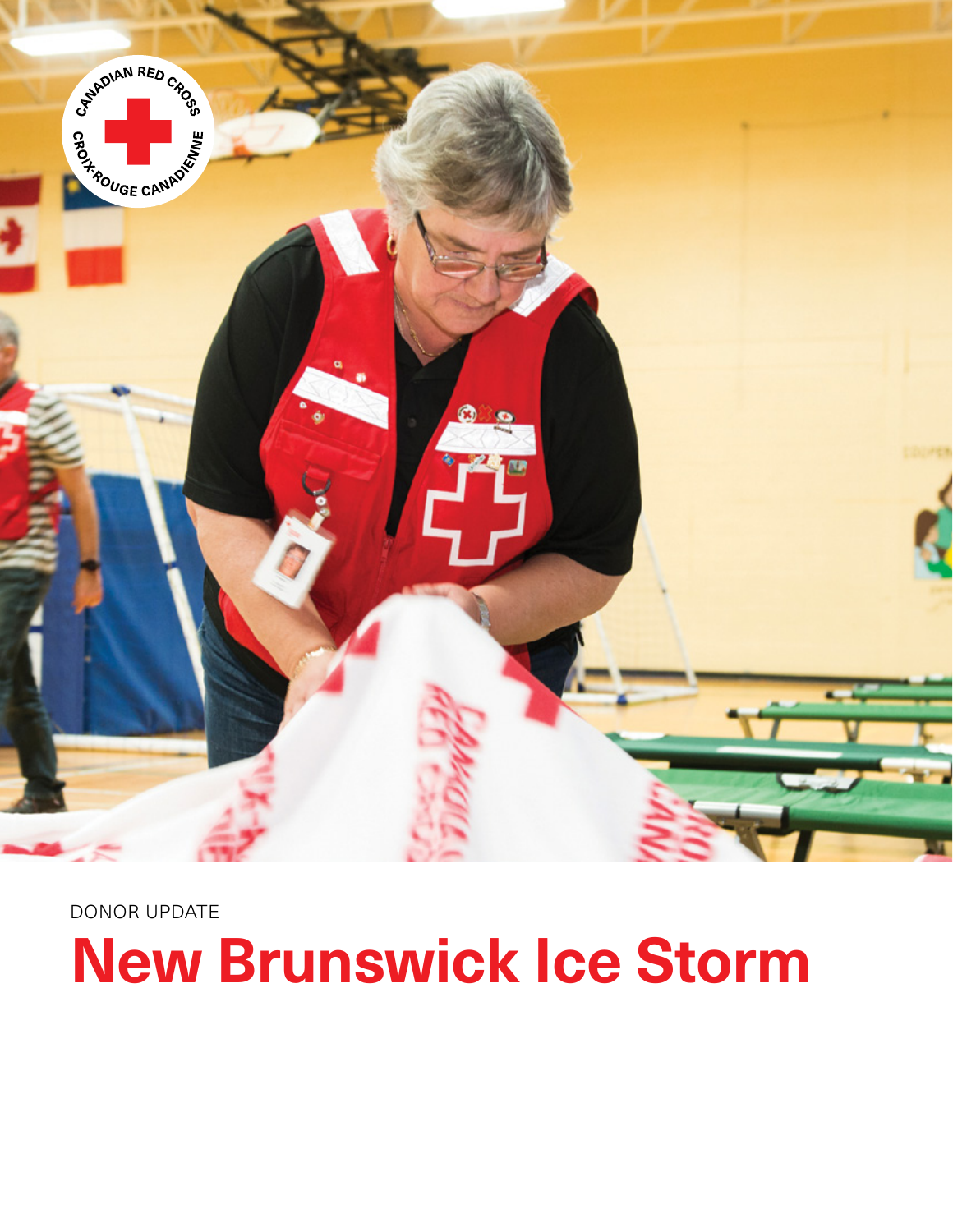## **Your support was critical** during the New Brunswick Ice Storm Response



**IN LATE JANUARY 2017**, a massive ice storm in New Brunswick brought down hundreds of utility poles, leaving more than 133,000 homes and businesses without electricity or heat, in some cases for up to two weeks.

Hundreds of people sought warmth at shelters or reception centres managed or supported by the Canadian Red Cross, which also worked with many other organizations to provide hot meals and other aid.

"When I arrived on February 2nd, in the hardest hit area – the Acadian Peninsula – some 3,500 still were without power," said long-time Red Cross disaster volunteer Guy LePage.

Working with the New Brunswick government and municipalities, the Red Cross registered almost 8,400 impacted residents and provided emergency financial assistance to almost 2,250 households.

Thanks to generous donors like you, the Red Cross helped hundreds cope with expenses such as replacing spoiled food, repairing damage to homes and other extraordinary costs. We also assisted local food banks whose resources were quickly depleted.

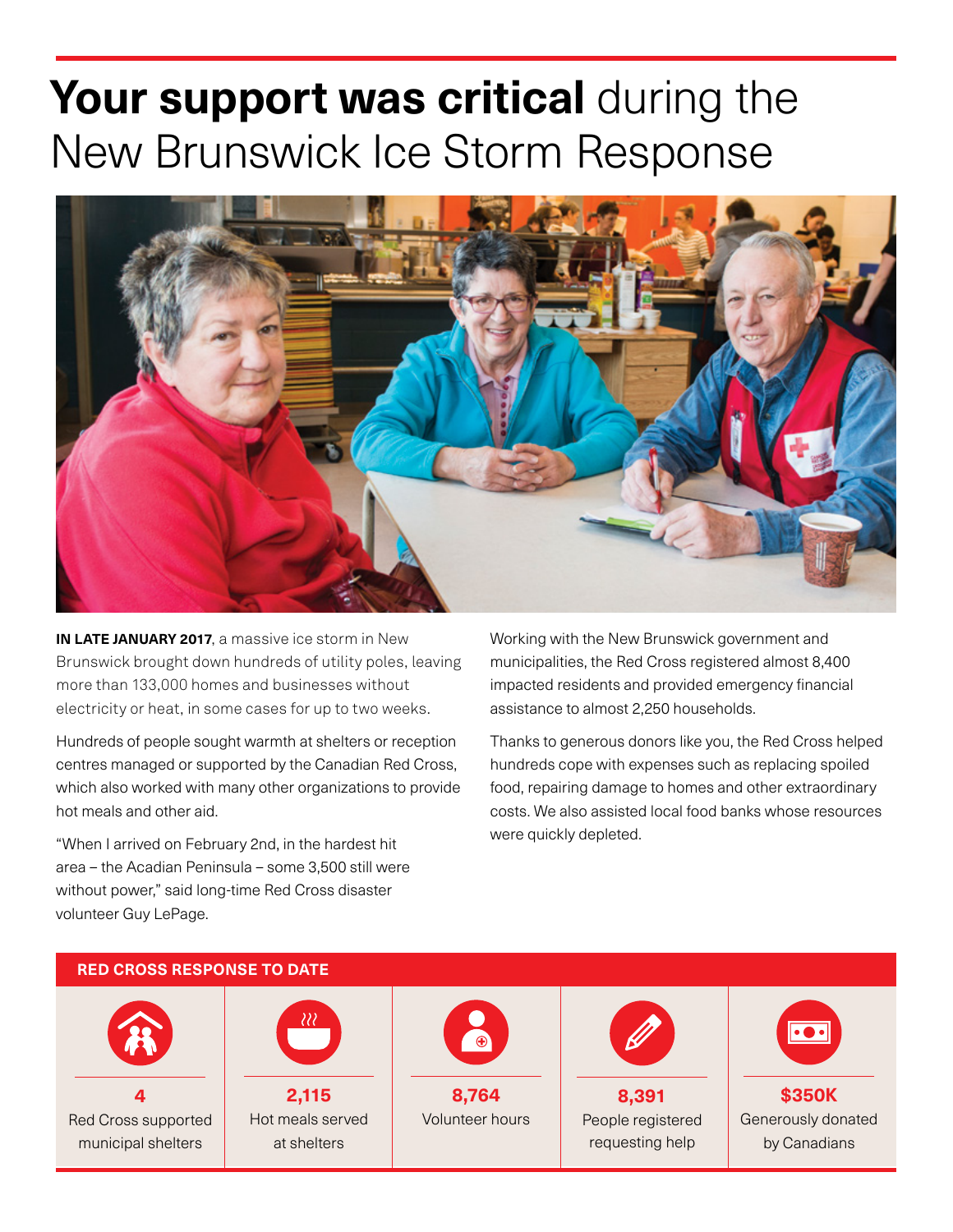## **Red Cross response: Ancel's story**

**FOR ANCEL LANGILLE**, the New Brunswick ice storm of 2017 was a larger and more complex event than other winter storms he's seen in Atlantic Canada or dealt with as a Disaster Management Lead.

As he drove toward the Acadian Peninsula, Langille's expectation was to provide support for a short period until electricity was restored. But it soon became clear this wouldn't be the case.

"The further north I went, the ice kept getting thicker, larger numbers of trees were bent over and in some areas, almost every power pole was broken. I've never seen anything like it," recalls Langille.

He spent the next nine days working out of shelters for people whose homes amid sub-zero temperatures had no electricity or heat or in some cases no running water. Shelter clients ranged from young families to seniors and all were offered food, a warm place to sleep and perhaps most importantly, the compassionate support of Red Cross volunteers including Safety and Wellbeing Team members.

Many residents received cash cards from the Red Cross to help with replacing food lost during the power outages.

However, power restoration did not mean the end of the Red Cross response. Even today, volunteers are being recruited to ensure the Red Cross and communities impacted by this event are better prepared.

"We are building a foundation that will allow for a quicker, more local response," says Marc Belliveau, Manager, Disaster Management, for the Canadian Red Cross in New Brunswick.

The generosity of donors like you meant that people affected by the Ice Storm received the help they needed. It also means they will be better prepared the next time disaster strikes.

**Thank you for your compassion and your generosity.**



"The further north I went, the ice just kept getting thicker and thicker. The trees were bent over and the power poles were broken. I've never seen anything like it. This was our Fort Mac."